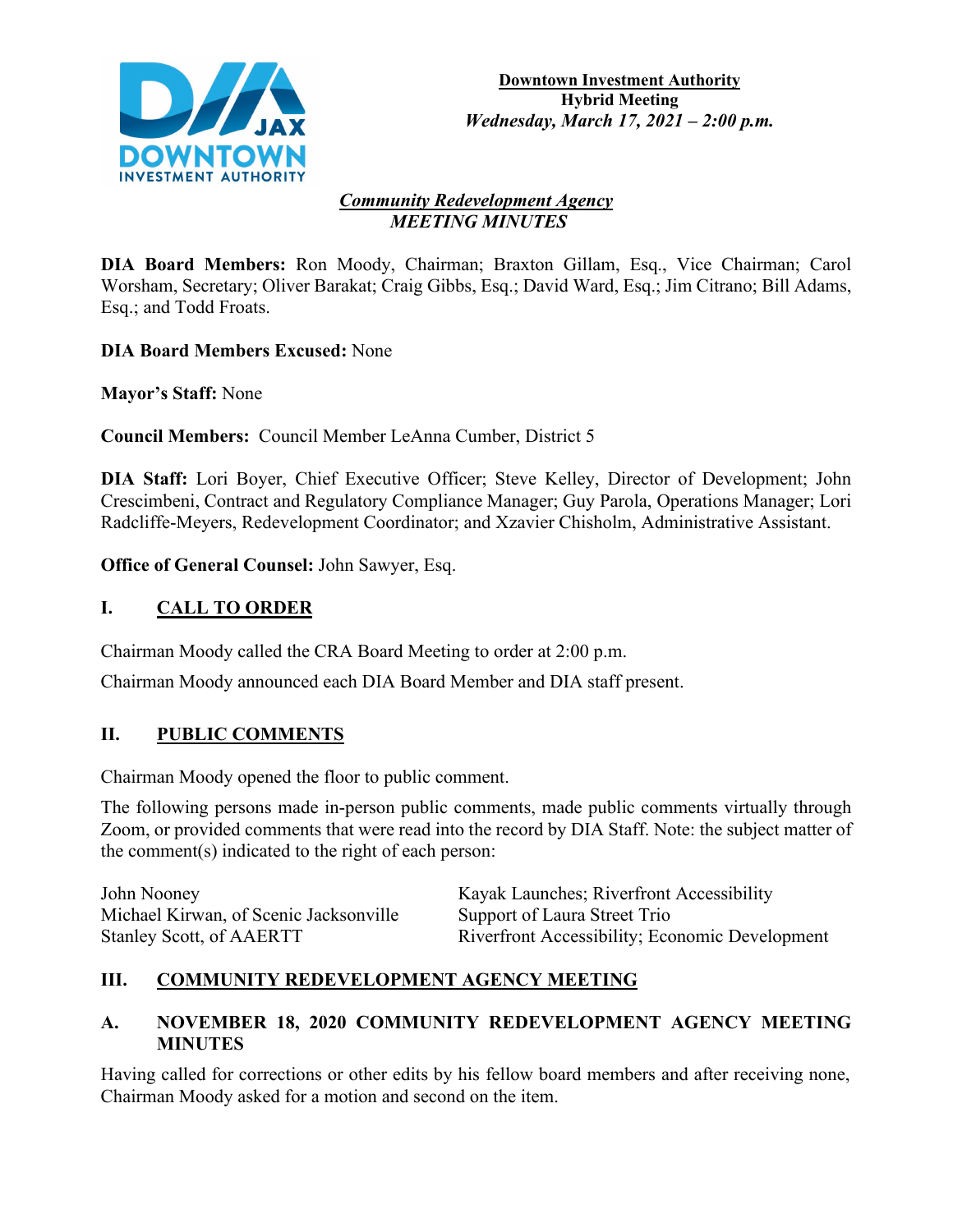Downtown Investment Authority CRA Meeting Minutes – Wednesday, March 17, 2021 at 2:00 p.m. Page 2 of 14

| <b>Motion:</b> | Board Member Worsham moved to approve the minutes as presented |
|----------------|----------------------------------------------------------------|
|                | <b>Seconded:</b> Board Member Gibbs seconded the motion        |

**Vote: Aye: 9 Nay: 0 Abstain: 0**

**THE MOTION PASSED UNANIMOUSLY 9-0-0.**

## **B. FEBRUARY 17, 2021 COMMUNITY REDEVELOPMENT AGENCY MEETING MINUTES**

No comments were made.

**Motion**: Board Member Worsham moved to approve the minutes as presented

**Seconded:** Board Member Gibbs seconded the motion

**Vote: Aye: 9 Nay: 0 Abstain: 0**

#### **THE MOTION PASSED UNANIMOUSLY 9-0-0.**

#### **C. RESOLUTION 2021-03-01: LAURA STREET TRIO DPRP**

**A RESOLUTION OF THE DOWNTOWN INVESTMENT AUTHORITY ("DIA") APPROVING A DOWNTOWN PRESERVATION AND REVITALIZATION PROGRAM TERM SHEET AND RECOMMENDING THAT CITY COUNCIL APPROVE A DOWNTOWN PRESERVATION AND REVITALIZATION PROGRAM FORGIVABLE AND DEFERRED PRINCIPAL LOAN PACKAGE WITH LAURA TRIO, LLC, FOR RENOVATIONS TO THOSE THREE BUILDINGS COLLECTIVELY REFERRED TO AS THE "LAURA TRIO" AND INDIVIDUALLY KNOWN AS THE FLORIDA NATIONAL BANK BUILDING, THE BISBEE BUILDING AND THE FLORIDA LIFE INSURANCE BUILDING; FINDING THAT THE PLAN OF DEVELOPMENT IS CONSISTENT WITH THE DIA'S BUSINESS INVESTMENT AND DEVELOPMENT PLAN ("BID PLAN") AND THE NORTH BANK DOWNTOWN AND SOUTHSIDE COMMUNITY REDEVELOPMENT AREA PLAN ("CRA PLAN"); AUTHORIZING THE CHIEF EXECUTIVE OFFICER TO EXECUTE THE CONTRACTS AND DOCUMENTS AND OTHERWISE TAKE ALL NECESSARY ACTION IN CONNECTION THEREWITH TO EFFECTUATE THE PURPOSES OF THIS RESOLUTION; PROVIDING AN EFFECTIVE DATE.**

Chairman Moody gives the floor to Mr. Kelley to introduce the resolution.

Mr. Kelley provided an overview of the project as it relates to the Resolution, stating the following:

• It is a Downtown Preservation and Revitalization Program request totaling \$24,674,300 for the redevelopment of the historic properties known as the Laura Street Trio. This includes the Florida National Bank building, the Florida Life building, and the Bisbee building.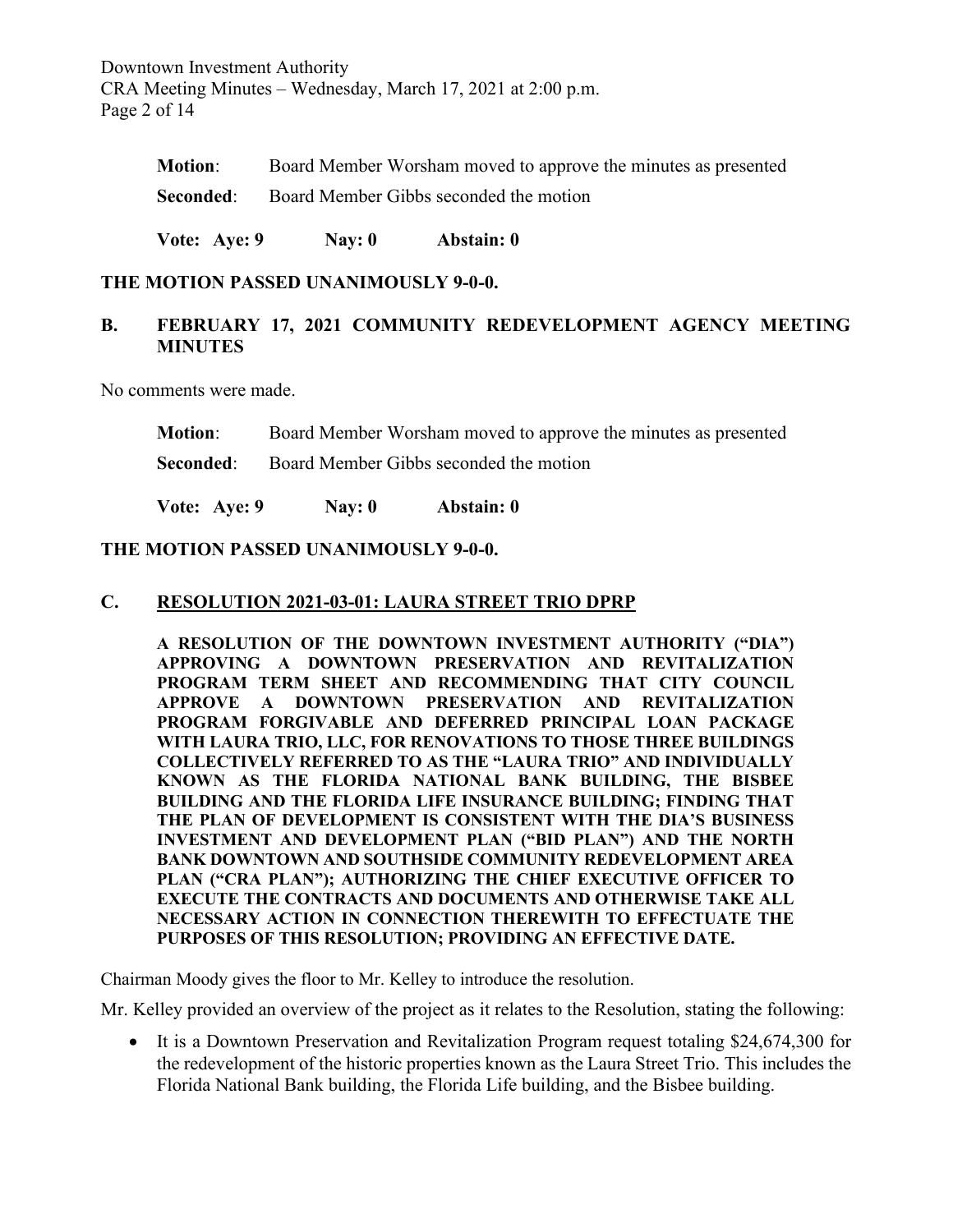### Downtown Investment Authority CRA Meeting Minutes – Wednesday, March 17, 2021 at 2:00 p.m. Page 3 of 14

- The redevelopment is being undertaken by the Southeast Development Group, represented by Steve Atkins.
- The redevelopment calls for the restoration of the properties in addition to construction of a new 8-story 37,000 sq ft building to be combined with the Trio and operated as a single integrated hotel property.
- In total, the redevelopment provides over 158,000 sq ft of development space.
- The marble bank would become an 18,000 sq ft restaurant, including a 7,400 sq ft private dining wine cellar space in the basement. The restaurant would be operated by the hotel management group Winegardner & Hammons.
- The Florida Life building would house the lobby and business center on the ground floor, a theater in the basement, a fitness and media center on the  $2<sup>nd</sup>$  floor, and eight floors with 35 hotel rooms on the floors above.
- The Bisbee building would include a 4,400 sq ft retail bodega on the ground floor, a 4,000 sq ft conference center on the  $2<sup>nd</sup>$  floor, and 56 hotel rooms on the eight floors above.
- The Laura Street addition would provide 8,800 sq ft of retail space on the ground floor and six floors above with nine hotel rooms per floor. It would also include a 4,650 sq ft rooftop bar for the 8<sup>th</sup> floor.
- An 11-story circulation core will be constructed because the buildings are not at the same height. This includes 2,000 sq ft of additional lobby space on the  $1<sup>st</sup>$  floor and 10 floors with two elevators and stairs for circulation between the buildings.
- A motor court for arrival and departure is planned for W Adam Street.
- The remainder of the parcel [southeast corner] is reserved for future development.
- The development plan has received conditional approval from the Historic Preservation section of the Planning and Development Dept. and has also received conceptual approval from the DDRB. Each of the historic properties have received local historical landmark status and the development plan has also received approval on the Part I application from the National Park Service to be treated as a single project.
- The DPRP recommendation includes \$9,377,766 in the form of a Historic Preservation Restoration and Rehabilitation Forgivable Loan
- \$10,016,699 as a Code Compliance Renovation Forgivable Loan
- \$5,279,835 as a DPRP Deferred Principal Loan
- The structure of the HPRR and the CCR are Forgivable Loans over 5 years with a standard claw back for early sale or refinance.
- The Deferred Principal Loan has a 10-year maturity, at which point requires full repayment. Interest-only payments are required on an annual basis, established at the 10-year treasury rate at the time of closing. Up to 50% of the principal may be repaid after the  $5<sup>th</sup>$  year with that minimum balance remaining through the  $10<sup>th</sup>$  anniversary.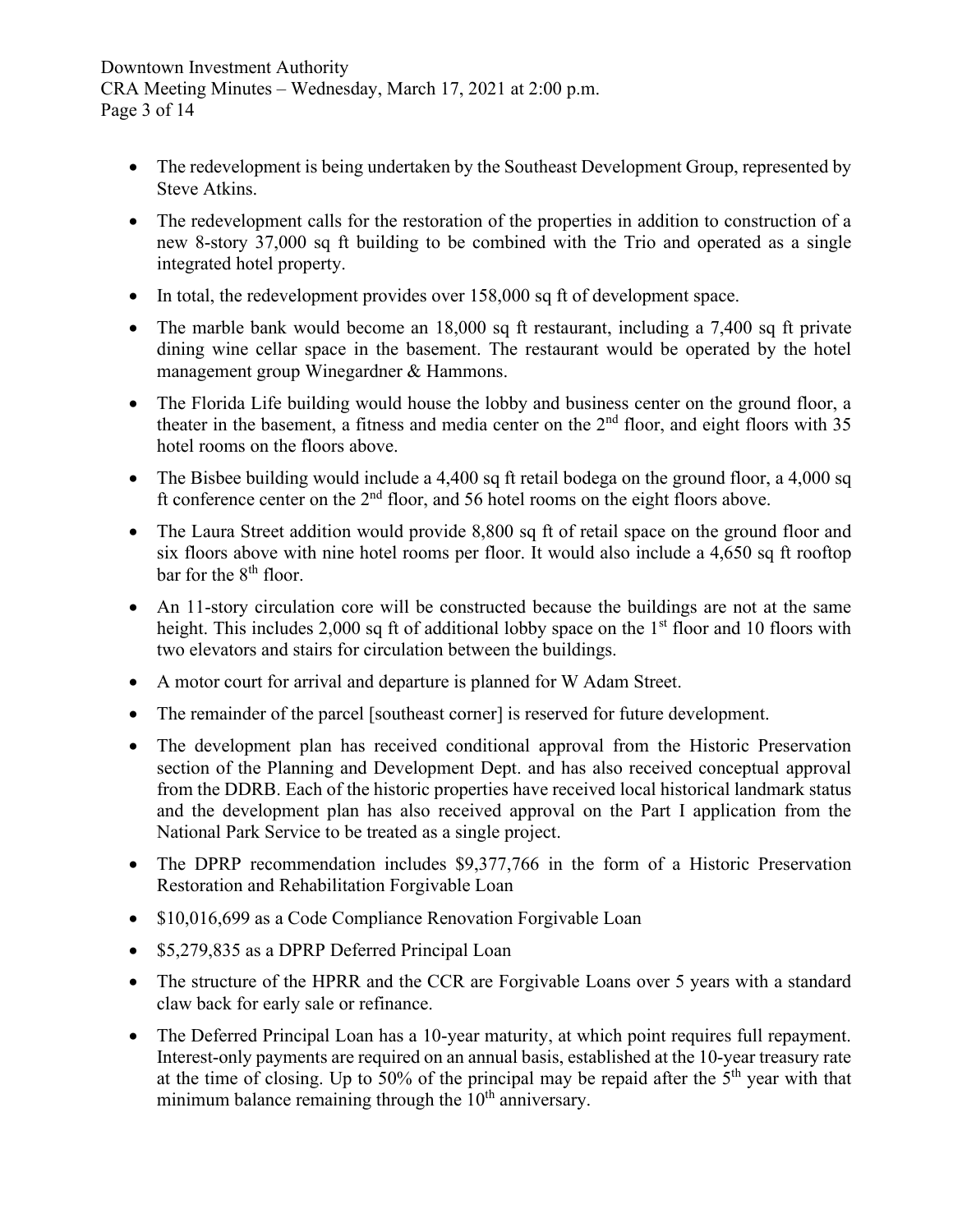### Downtown Investment Authority CRA Meeting Minutes – Wednesday, March 17, 2021 at 2:00 p.m. Page 4 of 14

- Development costs total more than \$70M, making the DPRP 35% of the total as proposed.
- Adjusted total development costs as underwritten equal \$66.9M, making the DPRP funding 36.8% of the adjusted total which is below the 40% maximum amount allowed based on the equity level provided. These amounts may be revised downward in proportion to cost savings or revisions to the development budget. Any changes would require adherence with DPRP guidelines.
- It is not in the Term Sheet, but Mr. Kelley proposed that downward adjustments to the adjusted total development costs greater than 10% require reapproval by the DIA Board.
- Equity is provided primarily through the \$5.3M property contributed to the project as supported by a third-party appraisal dated May of 2020. \$4M of cash equity injected into the project is largely offset by the \$3.5M of developer and management fee.
- Historic tax credits are expected to provide \$9,461,000 of additional equity to the project.
- Total equity reaches \$16.5M or 23.4% of the adjusted total development costs.
- Senior debt is proposed at \$25,760,000.
- The ROI is calculated at 0.87. It includes:
	- o Annual project revenues which is the incremental ad valorem over a 20-year period of \$6.8M.
	- o Local option sales tax of \$9.6M, which includes the bed tax. Based on an average daily rate of \$160 and an occupancy of 73.5%
	- o Interest on the DPRP Deferred Principal Loan of \$660,000.
	- o Present value of the repayment on the Deferred Principal Loan of \$3.7M
	- o Total expected benefits of the City of \$21.5M
- The Trio property today is currently encumbered by a \$2M lien that must be cleared as a condition of closing.
- The architect on the project is Dasher Hurst; the general contractor is Danis Construction; Piper Sandler is the investment banker arranging debt and equity for the project.

SIC Member Ward summarized the discussion and findings of the March  $15<sup>th</sup>$  SIC meeting, stating that the committee unanimously voted to approve the recommendation and is in favor of the direction of the projects as they relate to bringing value, growth, and productivity to downtown.

Chairman Moody called for a motion.

**Motion**: Board Member Adams moved to approve Resolution 2021-03-01 as presented

Board Member Gillam asked if the Claw Back provisions allow the borrower to sell the membership interest. CEO Boyer responded that typically a transfer of controlling interest in the Managing or Operating entity is deemed a sale or transfer but will depend on the drafting of this redevelopment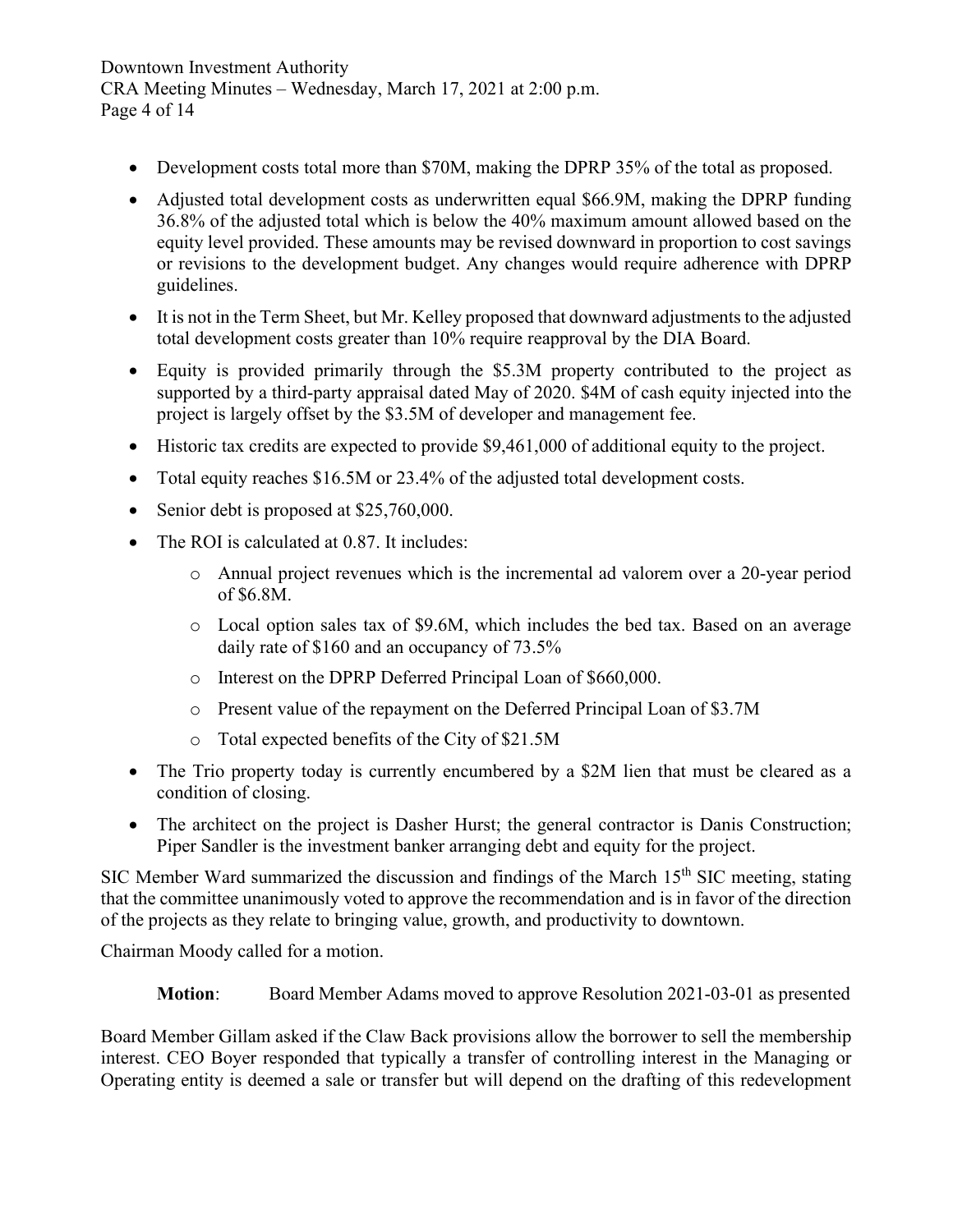Downtown Investment Authority CRA Meeting Minutes – Wednesday, March 17, 2021 at 2:00 p.m. Page 5 of 14

agreement. Adding that it is not addressed in the term sheet but is expected to be addressed in the redevelopment agreement.

**Motion**: Board Member Gillam moved to amend Resolution 2021-03-01

The following amendments were proposed:

- 1. Ensure that Borrower is defined in regard to Claw Back Rights; that if a controlling interest or membership interest is assigned or sold it would trigger Claw Back; and
- 2. An excess of 10% downward movement in overall cost would come back to the Board for approval, as suggested by DIA staff.

Chairman Moody called for a second on the proposed amendments to Resolution 2021-03-01.

**Seconded:** Board Member Barakat seconded the proposed amendments

Seeing no further discussion, Chairman Moody called for a vote.

**Vote: Aye: 9 Nay: 0 Abstain:** 

# **THE MOTION PASSED UNANIMOUSLY 9-0-0**

Chairman Moody opened the floor for discussion of the Resolution as amended.

Board Member Worsham stated her support for the Resolution.

Board Member Adams commended Mr. Atkins for his persistence and determination.

Board Member Barakat provided a statement of ex parte communication for the record and asked for clarification on the significant increase in development costs from the previous development proposal during the tenure of former DIA CEO Wallace. Mr. Kelley responded with an overview of the costs and how those costs were determined. Committee Member Barakat noted the significant incentives being provided and cautioned against setting a precedent. Adding that the DIA should ensure that developer costs are verified in the future.

Board Member Barakat asked how long the developer has to get final DDRB approval. Mr. Kelley responded that it can only come after the National Park Service has provided its approval on the Part II application and that the NPS has been slow with processing. Mr. Atkins commented that he speaks with the NPS on a regular basis and expects to have approval within 3 months. Board Member Barakat proposed an amendment to allow 1 year to receive approval from the NPS.

Committee Member Barakat asked where the \$24.6M for total development costs will be coming from. CEO Boyer stated that it will be legislation to City Council that requests a future appropriation.

## **Motion:** Board Member Barakat moved to amend Resolution 2021-03-01

The proposed amendments include:

1. In the performance schedule, the developer will need to obtain final DDRB approval within 60 days of NPS approval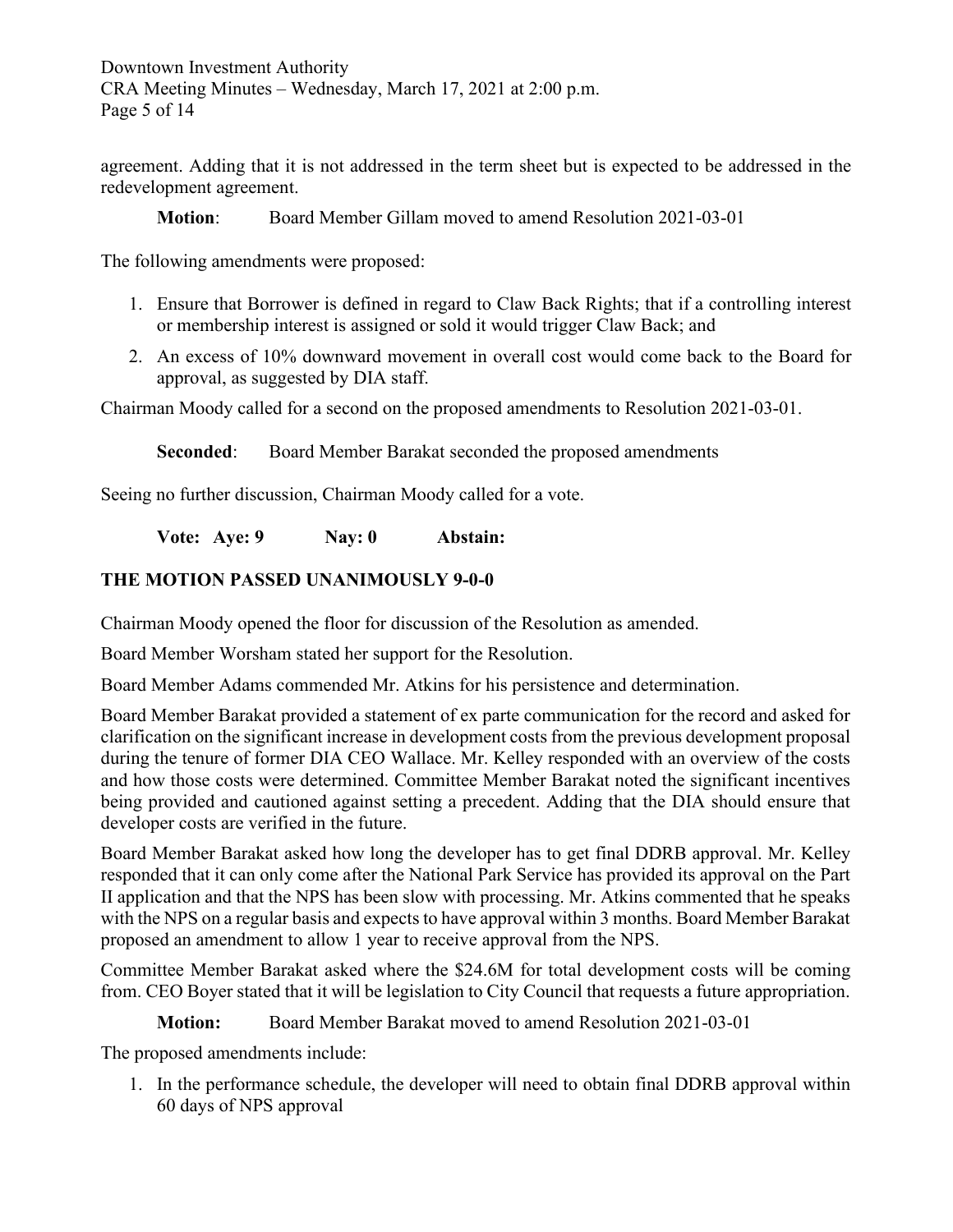Downtown Investment Authority CRA Meeting Minutes – Wednesday, March 17, 2021 at 2:00 p.m. Page 6 of 14

2. The developer will have no more than 12 months from the execution of the redevelopment agreement to obtain NPS approval

**Seconded:** Board Member Gillam seconded the proposed amendments

Chairman Moody opened the floor for discussion.

Board Member Gibbs requested a change to the language of the proposed amendment, stating that the developer must make application for final approval within 60 days. Board Member Barakat agreed and provided the change in language to his proposed amendment.

Council Member Cumber asked for clarification on the timeline. Board Member Barakat stated that the amendment provides the developer with 12 months from the effective date of the redevelopment agreement to obtain NPS approval. Council Member Cumber requested a change to the language of the proposed amendment, stating that the 12 months should be from the date the developer submitted for approval to the NPS. Board Member Barakat agreed and provided the change in language to his proposed amendment.

**Seconded:** Board Member Gillam seconded the proposed revisions to the amendments

Chairman Moody opened the floor for discussion.

Board Member Adams stated that the proposed revision by Council Member Cumber places a penalty on the developer as opposed to assisting with advancing the project along. Mr. Atkins responded that, to his knowledge, the longest it has taken to received NPS approval is 100 days and is confident that they will receive the approval well before the deadline.

Mr. Kelley stated that Part II was submitted in January of 2020 according to his records and received clarification from Mr. Atkins that it should be recorded as January of 2021.

Board Member Citrano clarified that the funds are provided from City Council at the completion of the project and asked Mr. Atkins what steps need to be taken once approval has been obtained to conclude financing, both debt and equity. Mr. Atkins responded that Piper Sandler has already underwritten the project and has arranged the debt and equity from one of their funds. The closing is set for June. Mt. Atkins added that the project is proceeding along the timeline, the only contingencies being the approval of incentives and the Part II application. Board Member Citrano applauded Mr. Atkins for his efforts.

CEO Boyer clarified that only two amendments are allowed for a primary motion and that changes have been made to the Term Sheet since the March 15<sup>th</sup> SIC meeting that reflect the 10% downward movement in overall cost require Board approval.

Board Member Froats stated that he agrees with Board Member Barakat's previously mentioned caution toward verifying developer costs. Board Member Froats asked for clarification regarding when the loans are executed. CEO Boyer responded that they are provided at the completion of the project.

Board Member Froats asked what protections the City has in a worst-case-scenario. CEO Boyer responded that there is no language in the Term Sheet that protects against the developer failing to complete work within a time frame. Board Member asked for a risk assessment. CEO Boyer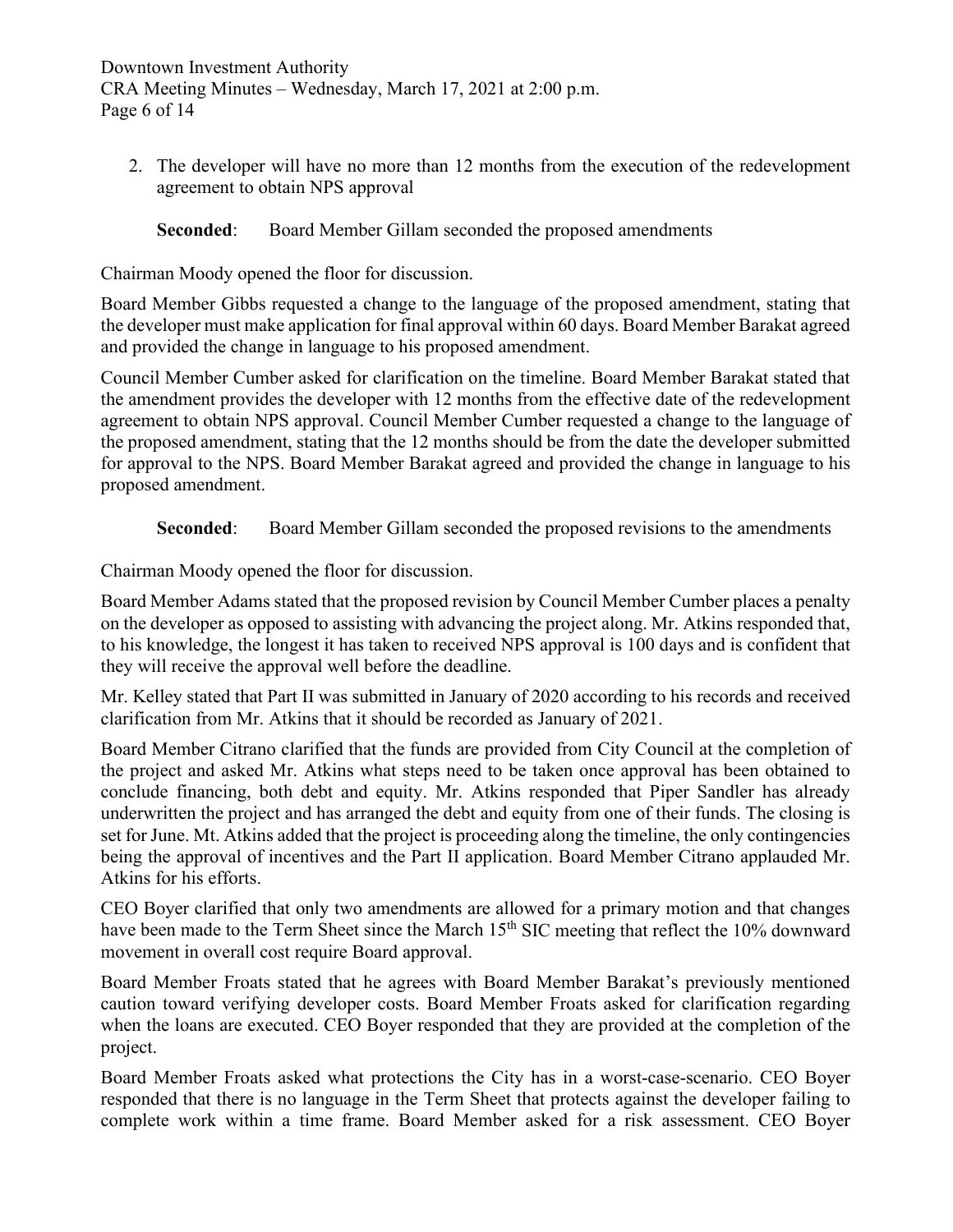Downtown Investment Authority CRA Meeting Minutes – Wednesday, March 17, 2021 at 2:00 p.m. Page 7 of 14

responded that the likelihood of completion is very high. Board Member Citrano commented that the protection is that the funds are not distributed unless the project is complete. Board Member Froats stated his concern was with there being a half-built project, not with the funds.

Board Member Froats brought attention to the ROI, noting that the ROI will not always be 1.0 but there can still be significant added value and benefits to the City overall. Mr. Kelley responded that the ROI for the project is 0.871 and that program guidelines require a ROI of greater than 0.5. Mr. Kelley added that the Bed Tax brings in about \$9M which went into the ROI calculation.

Seeing no further discussion, Chairman Moody called for a vote on the proposed amendments to Resolution 2021-03-01.

**Vote: Aye: 9 Nay: 0 Abstain:** 

### **THE MOTION PASSED UNANIMOUSLY 9-0-0**

Chairman Moody called for a vote on the original Resolution, as amended.

**Vote: Aye: 9 Nay: 0 Abstain:** 

### **THE MOTION PASSED UNANIMOUSLY 9-0-0**

Mr. Atkins thanked all of those involved in making the project come to fruition.

#### **D. RESOLUTION 2021-03-02: LAVILLA TOWNHOMES NOTICE OF DISPOSITION**

**A RESOLUTION OF THE DOWNTOWN INVESTMENT AUTHORITY ("DIA") INSTRUCTING ITS CHIEF EXECUTIVE OFFICER ("CEO") TO ISSUE A 30-DAY NOTICE OF DISPOSITION IN ACCORDANCE WITH THE NEGOTIATED DISPOSTION PROCEDURE ADOPTED BY DIA, FOR AN APPROXIMATELY 3.45 ACRE PARCEL OF CITY-OWNED REAL PROPERTY LOCATED GENERALLY BETWEEN LEE STREET, FORSYTH STREET, ADAMS STREET AND STUART STREET; APPROVING THE TERMS AND CONDITIONS INCLUDED AS EXHIBIT 'A' AND EXPRESSING THE INTENTION TO DISPOSE OF SAID PROPERTY SUBSTANTIALLY IN ACCORDANCE WITH THE NEGOTIATED TERMS TO JOHNSON COMMONS, LLC (THE "DEVELOPER") UPON EXPIRATION OF THE THIRTY DAY NOTICE PERIOD ABSENT HIGHER RESPONSIVE OFFERS; AND FINDING THAT THIS RESOLUTION FURTHERS THE BUSINESS INVESTMENT AND DEVELOPMENT ("BID") PLAN, INCLUDING THE COMMUNITY REDEVELOPMENT AREA PLAN; PROVIDING AN EFFECTIVE DATE.**

Chairman Moody gave the floor to CEO Boyer to introduce the Resolution.

CEO Boyer summarized the Resolution, stating that it authorizes the DIA to proceed with the Notice of Disposition on the 3.45-acre parcel known as the LaVilla Townhome site. CEO Boyer stated that the DIA received several responses to the Notice of Disposition from August 2019 regarding the LaVilla Townhome site and that Vestcor had the best score. Originally, Vestcor was chosen by the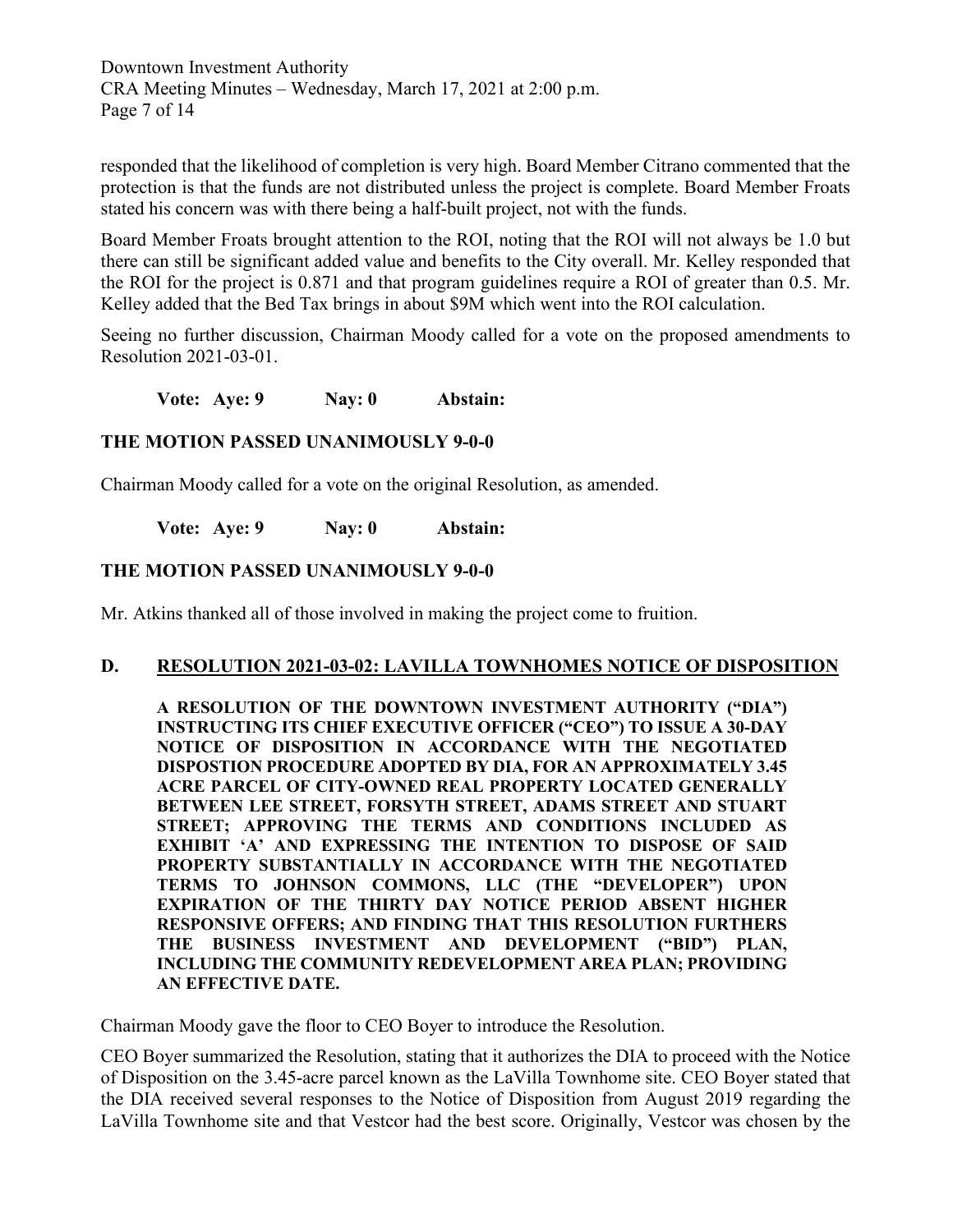Downtown Investment Authority CRA Meeting Minutes – Wednesday, March 17, 2021 at 2:00 p.m. Page 8 of 14

Board and awarded the contract which conveyed the property to them; however, the property has been reconveyed to the City as a result of Vestcor not being able to maintain their commencement of construction date of July  $1<sup>st</sup>$ , 2020. CEO Boyer added that Vestcor was uncomfortable moving forward on a for-sale product considering the timing [pandemic/market uncertainty]. After guidance from Procurement, CEO Boyer proceeded with a Notice of Disposition and reengaged Johnson Commons who had the second-best score and was still interested in pursuing the development. Johnson Commons consist of partnership between Mr. Sifakis of JWB and Mr. Allan of Cornerstone. The following modifications were mentioned in Johnson Commons' new proposal:

- Reduced the number of units from 99 to 91 which expands the commercial parcel and adds a swimming pool
- The initial proposal stated that 4,500 sq ft retail space [Phase I] would be constructed immediately, and the remaining retail space would be constructed in Phase II. The new proposal states that the entire retail space [10,000 sq ft], which is the frontage along Lee and coming back along Forsyth, is all in Phase II. The "L" shaped parcel that fronts on Lee and comes back on Forsyth could be mixed-use, meaning there could be residential units above the retail.
- If construction does not commence within 7 years, there is a Claw Back for Right of Reverter. In that scenario, the space would be used as a public park and maintained by the developer.
- The developer has asked to use the purchase price amount of \$1.
- ROI is above 1.0.
- They have eliminated the contemporary design for the townhomes; instead, all townhomes will feature the Shotgun Style.

CEO Boyer added that if no other bids are received within 30 days, the DIA may proceed with negotiations of the redevelopment agreement with Johnson Commons and then go to City Council with it. If other bids are received, they would be brought to the Board for consideration.

Chairman Moody received confirmation from CEO Boyer that if no other offers are received, the vote today allows the DIA to proceed with the negation of the Redevelopment Agreement and file the legislation with City Council.

Chairman Moody gave the floor to Board Member and RE&PD Committee Chair Worsham to present the committee's recommendations.

Board Member Worsham stated that the committee discussed the items CEO Boyer introduced as well as maintenance of the park and the \$150,000 contribution to the Lift Every Voice and Sing Park. Adding that the committee was in favor of the Resolution.

**Motion**: Board Member Worsham moved to approve Resolution 2021-03-02 as presented

Chairman Moody opened the floor for discussion.

Board Member Adams asked if the Phase II portion will be in the "L" shaped piece. Board Member Worsham confirmed that is correct.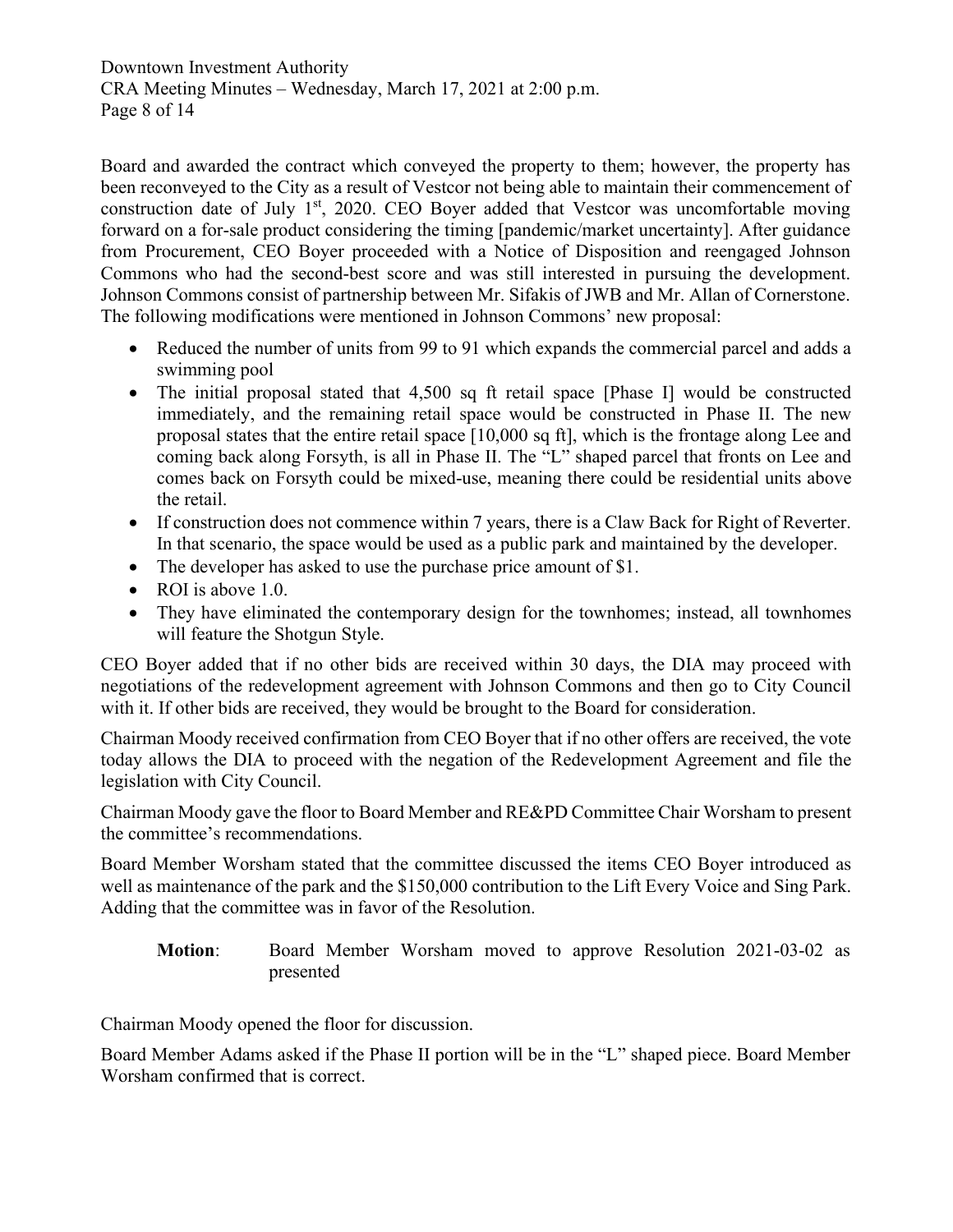Downtown Investment Authority CRA Meeting Minutes – Wednesday, March 17, 2021 at 2:00 p.m. Page 9 of 14

Board Member Barakat asked why the DIA should enter into an agreement with the developer before knowing how the market will react to the Notice of Disposition. CEO Boyer responded that it is at the Board's discretion. If the Board chooses, the Notice of Disposition doesn't have to include restraints or terms, and that the DIA continued with the previously negotiated criteria and Terms to avoid the long process associated with starting from scratch. Board Member Barakat stated that he would prefer the agreement provide for a shorter timespan than the current 7-year proposal. Mr. Leone, of Corner Lot Development Group, responded that the 7-year timeframe allows them to evaluate the area once the townhomes are built and occupied so that the activity will draw commercial and retail use as well. Mr. Leone added that they are open to negotiating the timeframe. CEO Boyer clarified for Board Member Barakat that the Board can discuss and approve a timeframe at a later date.

Board Member Citrano stated he filed a Form 8 for his company's previous relationship with Corner Lot. He added that he is more concerned with expediency than he is with considering other offers. He is in favor of the Resolution, subject to receiving no other offers.

Board Member Froats asked the developer what his concerns are with the timeframe. Mr. Leone said they feel confident in their townhomes and the product they are going to put forward considering the strong market. Mr. Leone noted the uncertainty in the retail market and stated that they previously wanted a restaurant there but also wanted to allow an appropriate amount of time to produce a quality product that is going to benefit the city.

Chairman Moody commented that during the RE&PD committee meeting the developer communicated that they plan to monitor the market but that there is a sense of urgency there as well.

CEO Boyer stated that the language could be changed to provide 7 years from the execution of the RDA as opposed to 7 years from the date of closing.

Board Member Froats asked if the properties can be rented. CEO Boyers stated that they need to be sold as individual units and that they are not able to be sold to one person as a management company for that purpose. There is no preclusion that an individual unit owner cannot rent their unit.

Board Member Froats suggested putting a restaurant in the retail space sooner to help strengthen the market. Mr. Leone clarified for Board Member Froats that they would not be able to draw interest from restaurants until there are units in the area that show activity.

Board Member Gibbs asked who makes the decision if another bid is made. Noting that even though he supports the current project, he does not want to abdicate the Board's task of considering all bids by prematurely giving license to the developer. Board Member Barakat clarified that his concern is with prematurely agreeing to criteria and terms without having tested the market. CEO Boyer commented that the current language states that the CEO of the DIA is required to bring to the Board any responsive alternate proposals received that demonstrate an ability to perform on substantially the same terms and conditions.

Board Member Ward suggested an amendment to the original motion.

1. A requirement for commencement of Phase II within 5 years of the execution date of the RDA.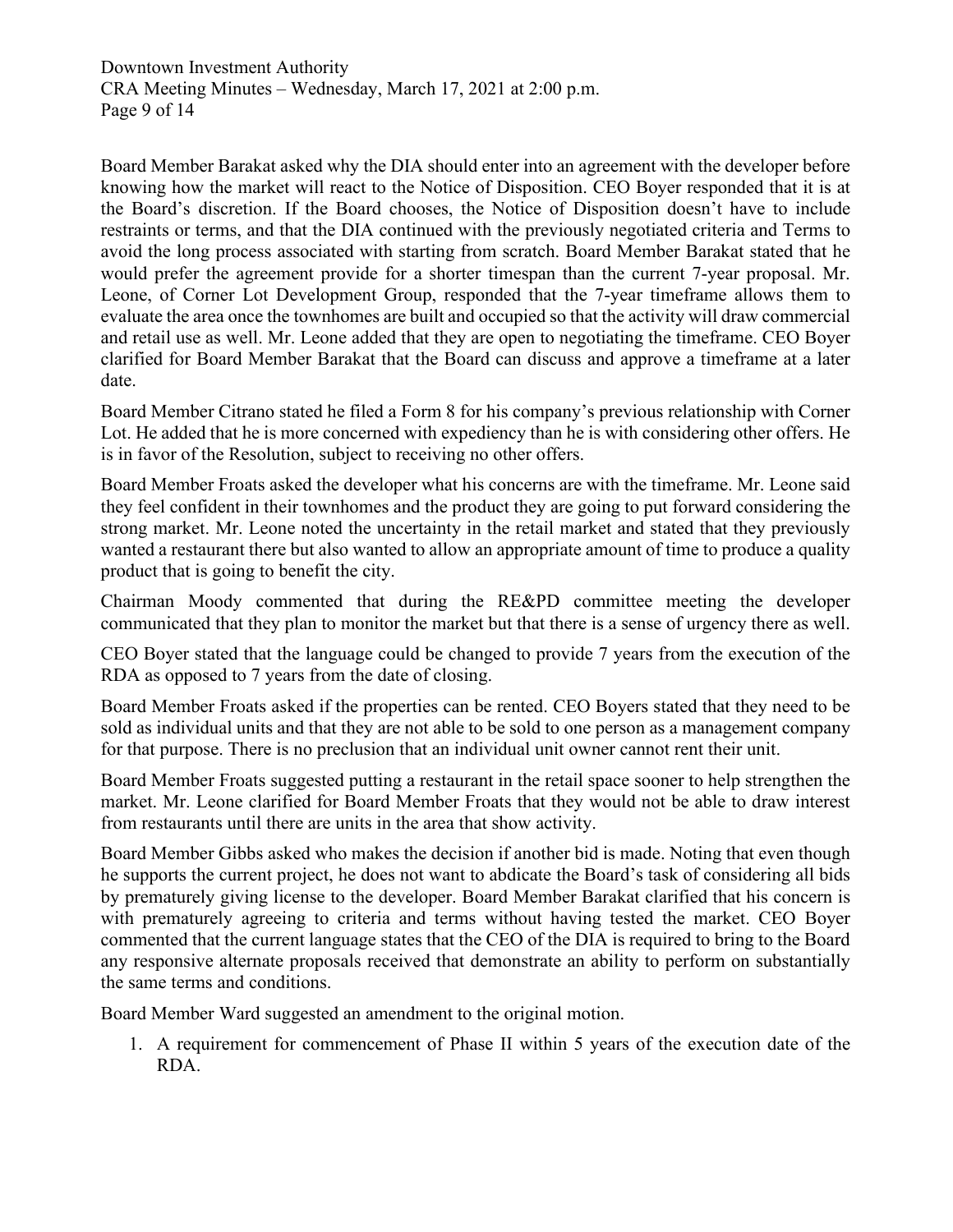Downtown Investment Authority CRA Meeting Minutes – Wednesday, March 17, 2021 at 2:00 p.m. Page 10 of 14

| Motion: | Board Member Ward moved to amend Resolution 2021-03-02    |
|---------|-----------------------------------------------------------|
|         | <b>Seconded:</b> Board Member Barakat seconded the motion |

Board Member Adams stated that he is concerned with accelerating the development, having the developer bring a product to market where a market may not exist. He noted that the adjoining parcels are a homeless shelter, an industrial-use that's half-surfaced parking, two surface parking lots, the JTA building, and another surface parking lot. Board Member Adams stated his support for allowing the developer the 7 years.

Chairman Moody Called for a vote on the proposed amendment.

**Vote: Aye: 6 Nay: 3 Abstain: 0**

### **THE MOTION PASSED 6-3-0**

Chairman Moody called for a vote on Resolution 2021-03-02, as amended.

Mr. Crescimbeni read a Form 8B for Board Member Citrano. Mr. Sawyer clarified that Board Member Citrano is able to vote.

**Vote: Aye: 9 Nay: 0 Abstain: 0**

**THE MOTION PASSED UNANIMOUSLY 9-0-0**

#### **E. RESOLUTION 2021-03-03 DVI DISTRICT EXPANSION**

**A RESOLUTION OF THE DOWNTOWN INVESTMENT AUTHORITY SUPPORTING THE EXPANSION OF THE DISTRICT BOUNDARIES OF THE BUSINESS IMPROVEMENT DISTRICT AND THE EXPANSION OF PROPERTY CLASSESS ASSESSED BY DOWNTOWN VISION, INC. WITHIN THE BUSINESS IMPROVEMENT DISTRICT; SUPPORTING THE ADOPTION BY THE CITY COUNCIL OF THE PROPOSED EXPANSION; AUTHORIZING THE DOWNTOWN INVESTMENT AUTHORITY CHIEF EXECUTIVE OFFICER TO EXECUTE ALL DOCUMENTS AND OTHERWISE TAKE ALL ACTION NECESSARY TO EFFECTUATE THE PURPOSES OF THIS RESOLUTION; PROVIDING FOR AN EFFECTIVE DATE.**

Chairman Moody gives the floor CEO Boyer to introduce the resolution.

CEO Boyer stated that the DVI Board has recommended the geographic expansion of their service boundaries as well as the classes of property that are assessed. Currently only commercial properties are assessed, the recommended expansion will include residential properties with certain exceptions. CEO Boyer added that the Resolution is a recommendation to City Council whether to support the expansion or not. Section II of the Resolution states the DIA's support of the proposed expansion. Section III states the DIA's support of including residential properties.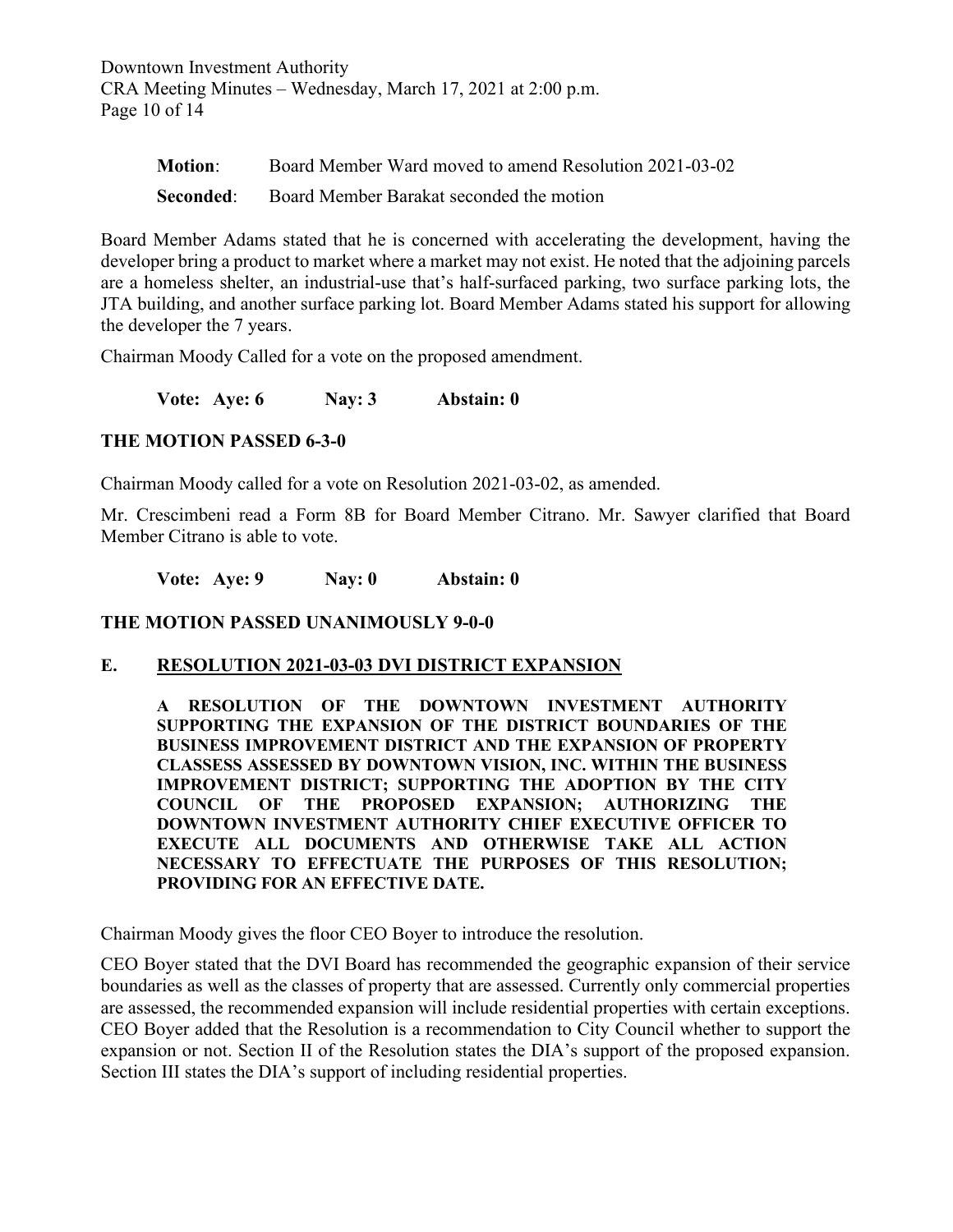Downtown Investment Authority CRA Meeting Minutes – Wednesday, March 17, 2021 at 2:00 p.m. Page 11 of 14

SIC Chairman Ward provided an overview of the committee's discussion. The committee was receptive to Mr. Gordon's presentation and they reviewed the two primary components [geographic expansion and classes of properties that are assessed] to the recommendation in detail as well as the four exemptions to residential properties. The committee voted in favor.

Mr. Gordon, of DVI, presented the following recommendations:

- The millage rate would remain 1.1mils.
- Expansion of geographic boundaries.
- Ability to assess residential properties
	- o Exemptions:
		- Homestead Exemption
		- New residential properties are exempt for 5 years to allow for stabilization
		- Products of affordable housing (received funding through the Florida Housing Finance Corporation)
		- Adaptive reuse projects (received funding through City of Jacksonville Historic Preservation Fund)
- The district would go from approx. 0.5 sq miles to 1.3 sq miles.
- \$875,000 of newly generated revenue from expansion
- 11% of new funds to staffing/administrative;  $82%$  to district services/experience creation;  $7%$ to marketing/information management
- More focus on public realm and public spaces

Chairman Moody opened the floor to discussion from the Board.

Board Member Barakat stated he is a volunteer Board Member of DVI and had Mr. Crescimbeni read his Form 8B into the record. Mr. Sawyer stated that he is able to vote.

Chairman Moody stated that he had a motion and a second. Seeing no further discussion, Chairman Moody called for a vote on Resolution 2021-03-03 as presented.

**Vote: Aye: 9 Nay: 0 Abstain: 0**

#### **THE MOTION PASSED UNANIMOUSLY 9-0-0**

#### **F. RESOLUTION 2021-03-06: BERKMAN RIPARIAN RIGHTS**

**A RESOLUTION OF THE DOWNTOWN INVESTMENT AUTHORITY ("DIA") INSTRUCTING ITS CHIEF EXECUTIVE OFFICER ("CEO") TO ISSUE A 30-DAY NOTICE OF DISPOSITION IN ACCORDANCE WITH THE NEGOTIATED DISPOSITION PROCEDURE ADOPTED BY DIA, FOR THE GRANTING OF AN UPLAND EASEMENT THAT GRANTS RIPARIAN RIGHTS ADJACENT TO CITY OWNED PROPERTY FRONTING THE BERKMAN MARINA TO THE OWNER OF SAID MARINA IN ORDER TO FACILITATE A RENEWAL OF THE SUBMERGED LANDS LEASE FOR SAID MARINA; APPROVING THE TERMS AND CONDITIONS INCLUDED AS EXHIBIT 'B' AND EXPRESSING THE INTENTION TO DISPOSE OF SAID PROPERTY INTEREST SUBSTANTIALLY IN ACCORDANCE WITH THE NEGOTIATED TERMS TO DB HOLDINGS**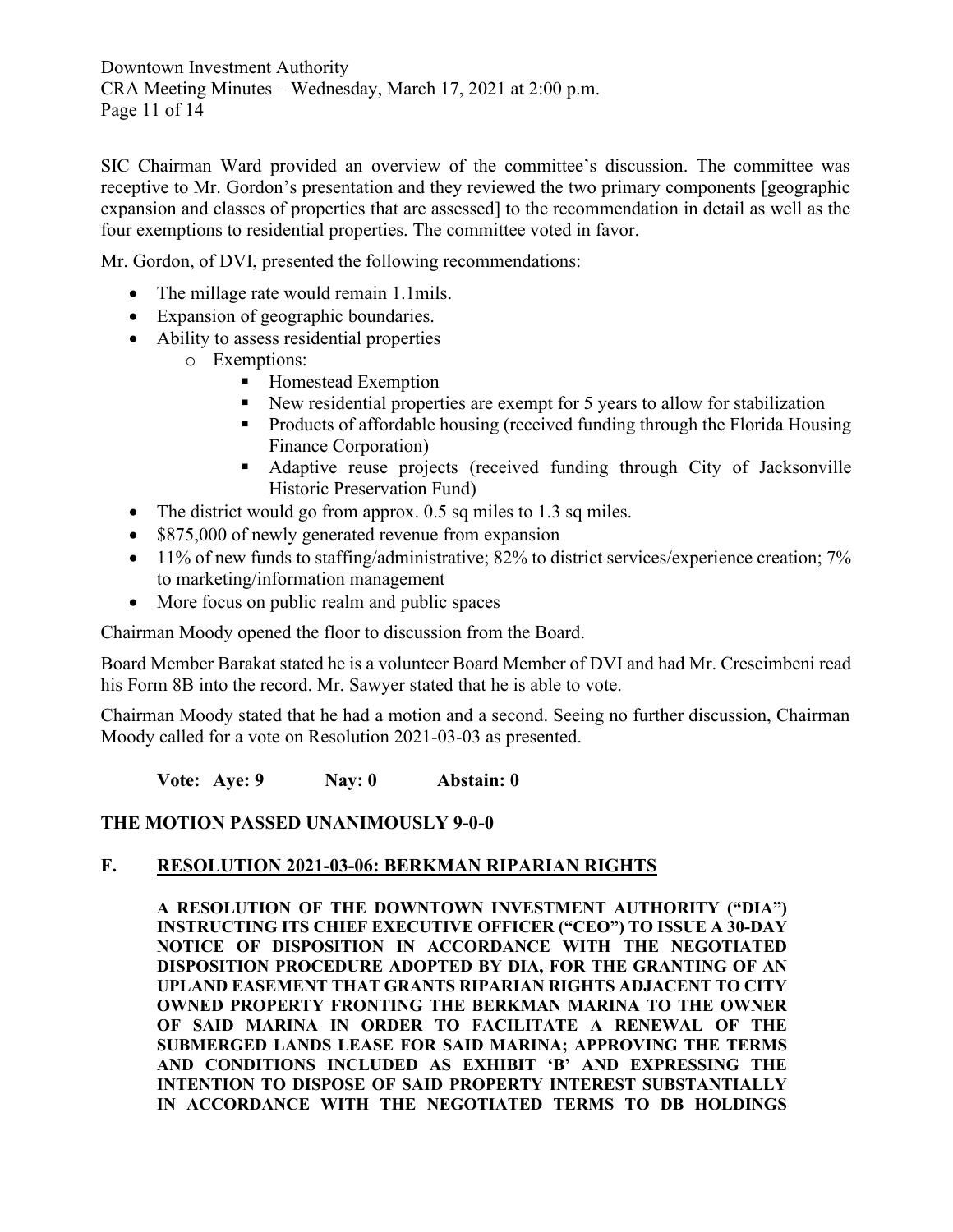Downtown Investment Authority CRA Meeting Minutes – Wednesday, March 17, 2021 at 2:00 p.m. Page 12 of 14

> **COMPANY AMELIA ISLAND, LLC (TOGETHER WITH ITS PREDECESSOR-IN-INTEREST DB HOLDINGS, L.L.C., (THE "DEVELOPER") UPON EXPIRATION OF THE THIRTY DAY NOTICE PERIOD ABSENT HIGHER RESPONSIVE OFFERS; AND FINDING THAT THIS RESOLUTION FURTHERS THE BUSINESS INVESTMENT AND DEVELOPMENT ("BID") PLAN, INCLUDING THE COMMUNITY REDEVELOPMENT AREA PLAN; PROVIDING AN EFFECTIVE DATE.**

Chairman Moody gave the floor to CEO Boyer to introduce the Resolution.

CEO Boyer provided an overview, stating that the entire Berkman property was held by DB Holdings – who was the original developer – and were responsible for developing the Berkman townhomes, the Berkman I area, and the Riverwalk. DB Holdings conveyed to the City the Riverwalk property. Prior to this they had developed the Marina shaded in pink in Exhibit A and obtained a Submerged Land Lease from the state. When the Riverwalk property was conveyed to the City, it is a question whether they reserved Riparian Rights or not. CEO Boyer noted that the City attorney's position is that they did not reserve the Riparian Rights, so when the property was conveyed to the City so were the Riparian Rights. The owner needs the Upland Easement Rights so that he can assume the Marina Submerged Land Lease and then renew that Submerged Land Lease in his company name. In an attempt to clear title, the Resolution provides the CEO with authority to issue a Notice of Disposition as is consistent with Florida Statutes and Jacksonville's Ordinance Code that states any disposition of property or property rights under control of the CRA requires that the DIA go through a Notice of Disposition process.

RE&PD Committee Chair Worsham stated they were in favor of the resolution.

Chairman Moody opened the floor for discussion.

Board Member Barakat asked for clarification on who the owner is. CEO Boyer responded that it is DB Holdings, based in Atlanta.

CEO Boyer clarified for Board Member Citrano that both the owner and the City believe they have the Riparian Rights, but that the City intends to quick claim their interest or convey an Easement interest in the Riverwalk that allows them to have the Riparian Rights to operate the Marina.

CEO Boyer clarified for Board Member Froats that the blue shaded area in Exhibit A is part of the Riverwalk which includes a Right of Public Use. Adding that, the Riparian Rights are a unique property interest beyond their right to use the Riverwalk. CEO Boyer also clarified for Board Member Citrano that the owner would not be required to maintain the Riverwalk and that the Riverwalk stays within the boundaries that was granted to the City.

Chairman Moody stated that he had a motion and a second. Seeing no further discussion, Chairman Moody called for a vote on Resolution 2021-03-06 as presented.

There was public comment from John Nooney regarding Berkman Plaza.

**Vote: Aye: 8 Nay: 0 Abstain: 1**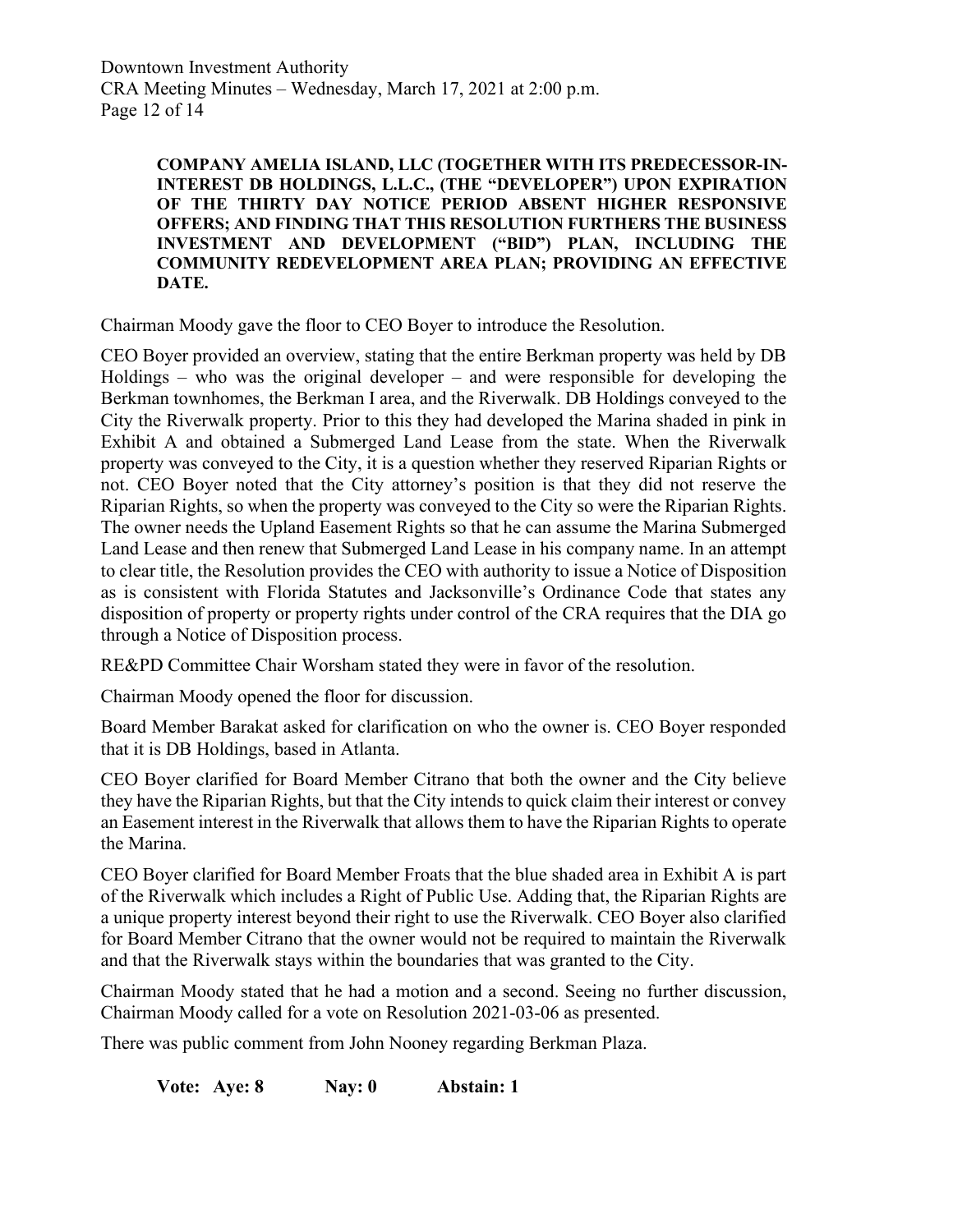## **THE MOTION PASSED UNANIMOUSLY 8-0-1**

Board Member Gillam left the meeting.

## **G. RESOLUTION 2021-03-04: CEO AUTHORIZATION: MPS LITIGATION**

#### **A RESOLUTION OF THE DOWNTOWN INVESTMENT AUTHORITY ("DIA") AUTHORIZING ITS CHIEF EXECUTIVE OFFICER ("CEO") TO TAKE ALL ACTIONS NECESSARY TO ADEQUATELY REPRESENT THE CITY AND DIA IN PENDING LITIGATION; PROVIDING FOR AN EFFECTIVE DATE.**

Board Member Citrano stated he has a conflict that prevents him from participating in discussion and voting. Mr. Crescimbeni read Board Member Citrano's Form 8B into the record.

Mr. Crescimbeni provided an overview of the Resolution and the ongoing litigation with MPS. Mr. Crescimbeni stated that the Resolution is a request for authorization which would allow the DIA to participate in any potential upcoming mediation or settlement of the existing lawsuit as well as provide authorization to file legislation with City Council which would allow up to \$32M of borrowing so to be paid if MPS were found in Default. If MPS is in Default, the DIA could purchase the garages for the underlying industrial revenue bond balance plus \$3 million, which is \$32M. There is no agreement that the DIA will take this action, the Resolution just provides the DIA with the authority to do so if necessary. Mr. Crescimbeni also noted that after reviewing the Council Auditor's report and paying close attention to monthly cash flow reports that are submitted each month, that they were unable to verify the amounts being reported as being consistent with what is required by the agreement.

SIC Chairman Ward reported that the committee was in favor.

Board Member Adams asked if the litigation is brought in the name of the DIA or the City. Mr. Crescimbeni stated that he believes it is both, as the contract was made with the City and Jacksonville Economic Commission which the DIA is a successor to.

Board Member Adams asked who would be participating in the mediation. CEO Boyer stated that she would welcome a Board Member's participation but would defer to Mr. Sawyer. Mr. Sawyer commented that he would have to defer to the litigators and cautioned against discussing pending litigation.

Board Member Adams asked has the mediator been selected. Mr. Sawyer responded that he would follow up at a later date as he is not the litigator.

Board Member Barakat asked how the arbitration impacts the DIA's operating budget. CEO Boyer responded that the DIA is continuing to pay tranche request but are withholding amounts they believe are unsubstantiated or that they cannot document. Adding that, all off the funds previously budgeted are being held and are encumbered so that the funds would be available if it is determined that those amounts are owed. Moving forward, the DIA has put in the budget what they believe to be the projected net operating loss for the garages.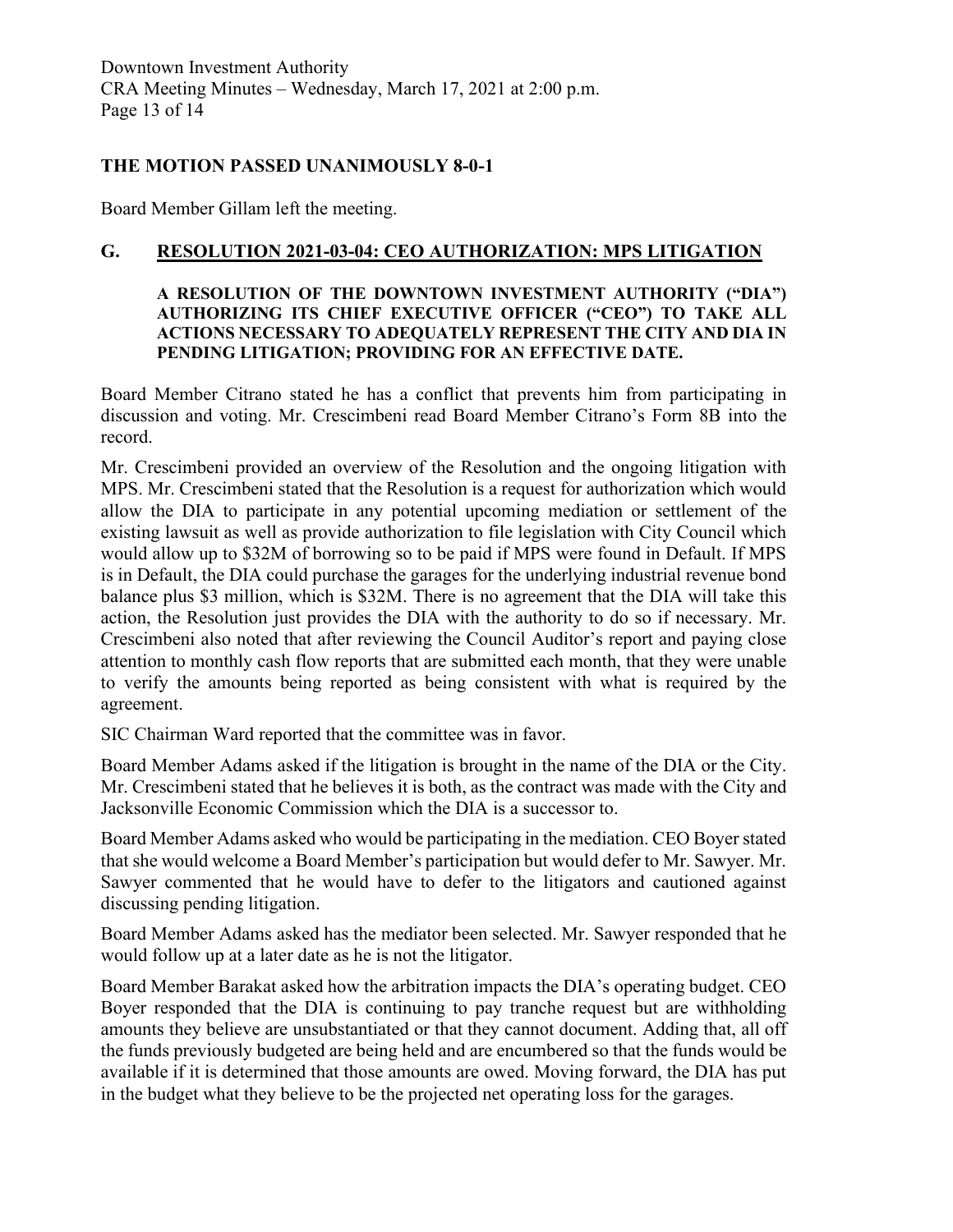Downtown Investment Authority CRA Meeting Minutes – Wednesday, March 17, 2021 at 2:00 p.m. Page 14 of 14

CEO Boyer clarified that the Resolution only gives the CEO authority to participate in mediation and file legislation with the City that would allow the City to perform under the contract. Adding that, any settlement would be brought back to the Board.

Chairman Moody stated that he had a motion and a second. Seeing no further discussion, Chairman Moody called for a vote on Resolution 2021-03-04 as presented.

**Vote: Aye: 7 Nay: 0 Abstain: 2**

### **THE MOTION PASSED UNANIMOUSLY 7-0-2**

Board Member Gillam left the meeting. Board Member Citrano abstained.

**ADJOURNMENT:** The Community Redevelopment Agency proceedings are adjourned at 4:32 p.m.

*The written minutes for this meeting are only an overview of what was discussed. For verbatim comments of this meeting, a recording is available upon request. Please contact Xzavier Chisholm at [xchisholm@coj.net](mailto:xchisholm@coj.net) to acquire a recording of the meeting.*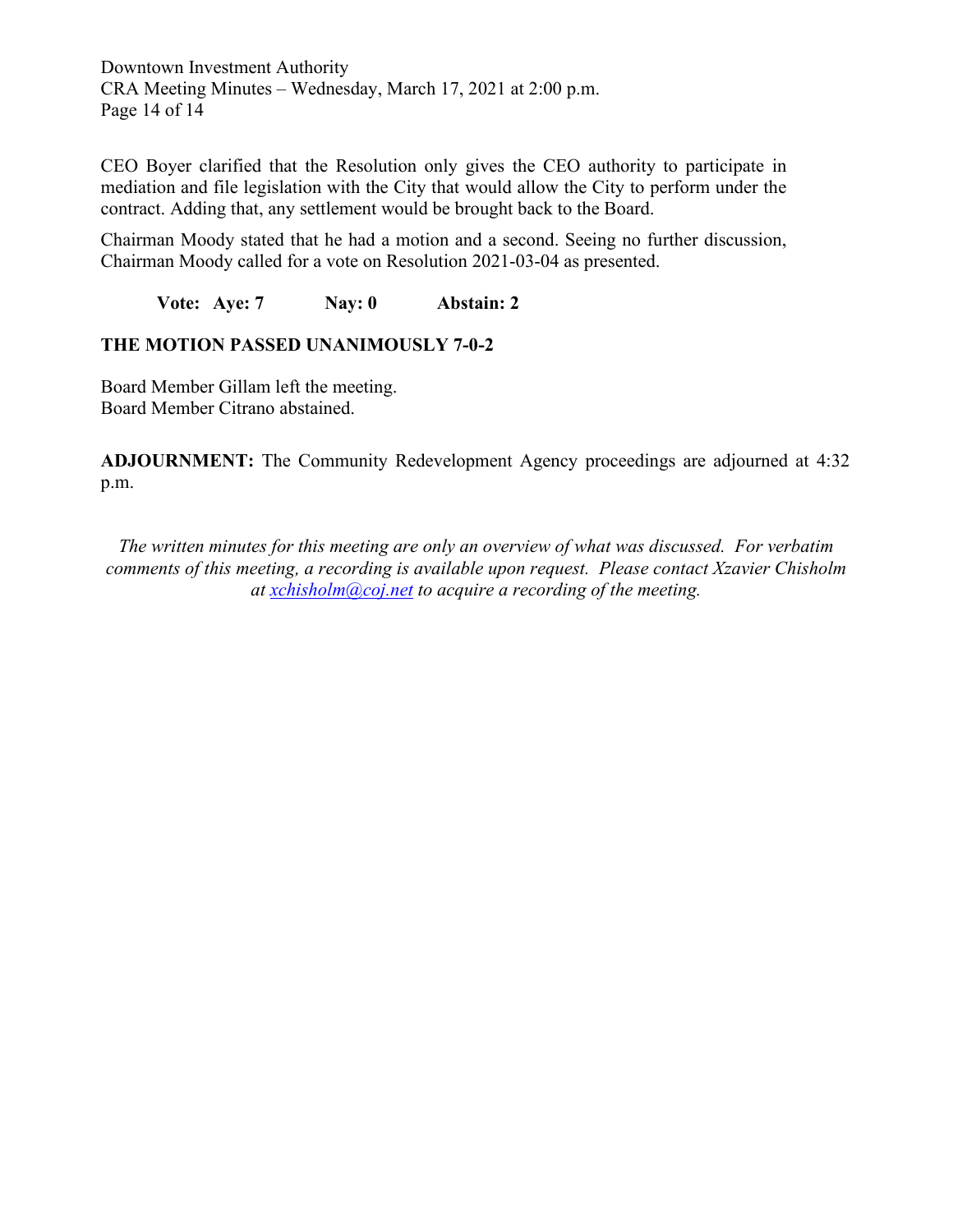

#### *Downtown Investment Authority MEETING MINUTES*

**DIA Board Members:** Ron Moody, Chairman; Vice Chairman; Carol Worsham, Secretary; Oliver Barakat; Craig Gibbs, Esq.; David Ward, Esq.; Jim Citrano; Bill Adams, Esq.; and Todd Froats.

**DIA Board Members Excused:** Braxton Gillam, Esq.

**Mayor's Staff:** None

**Council Members:** Council Member LeAnna Cumber, District 5

**DIA Staff:** Lori Boyer, Chief Executive Officer; Steve Kelley, Director of Development; John Crescimbeni, Contract and Regulatory Compliance Manager; Guy Parola, Operations Manager; Lori Radcliffe-Meyers, Redevelopment Coordinator; and Xzavier Chisholm, Administrative Assistant.

**Office of General Counsel:** John Sawyer, Esq.

**CALL TO ORDER:** Chairman Moody called to order the Downtown Investment Authority Board Meeting at 4:32 p.m.

## **IV. DOWNTOWN INVESTMENT AUTHORITY MEETING**

## **A. NOVEMBER 18, 2020 DOWNTOWN INVESTMENT AUTHORITY BOARD MEETING APPROVAL OF THE MINUTES**.

Seeing no comments, Chairman Moody called for a motion.

**Motion**: Board Member Worsham moved to approve the minutes as presented

**Seconded:** Board Member Gibbs seconded the motion

Seeing no comments, Chairman Moody calls for a vote.

**Vote: Aye: 8 Nay: 0 Abstain: 1**

**THE MOTION PASSED UNANIMOUSLY 8-0-1**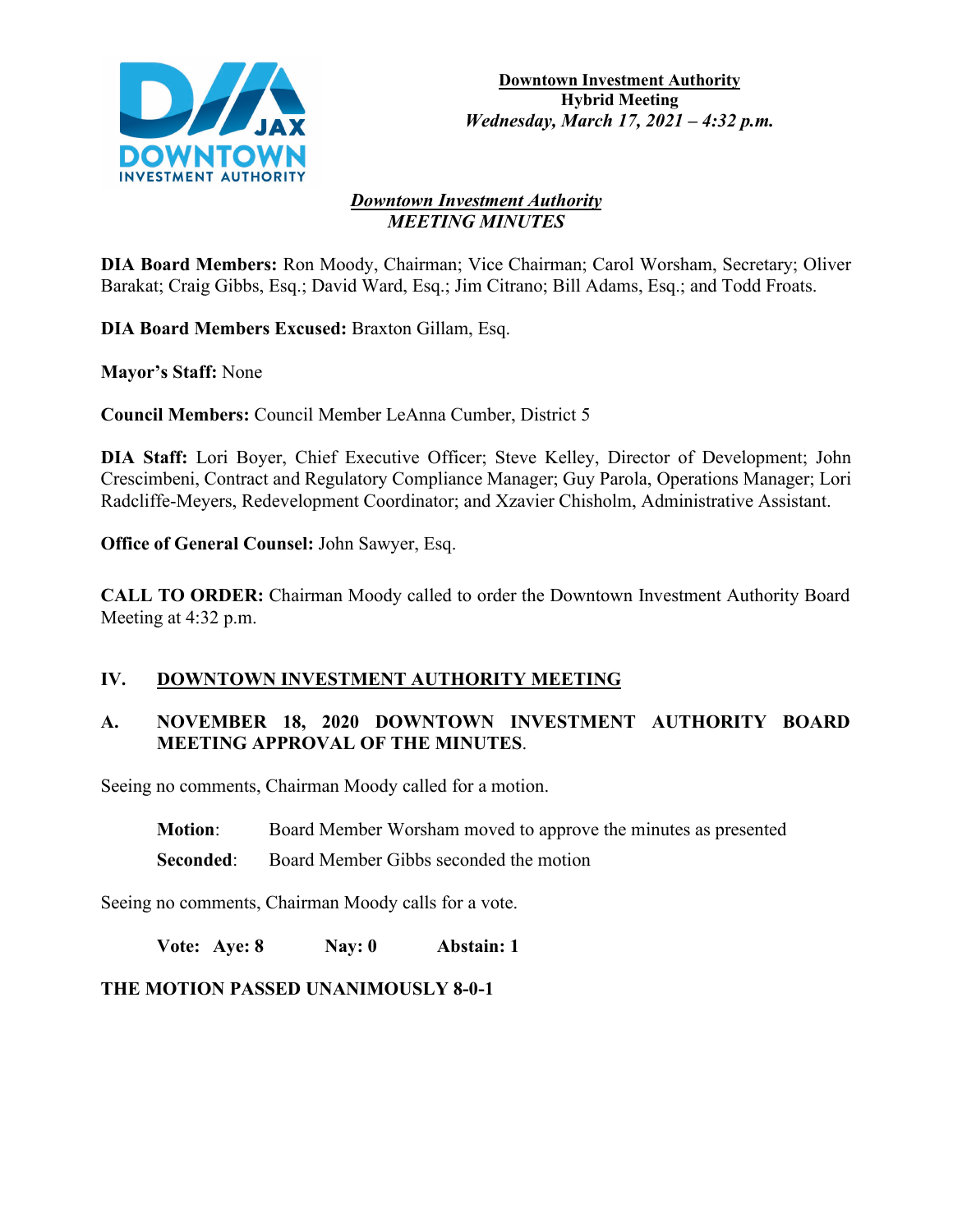### **B. RESOLUTION FEBRUARY 17, 2021 DOWNTOWN INVESTMENT AUTHORITY BOARD MEETING APPROVAL OF THE MINUTES**

No comments were made.

**Motion**: Board Member Worsham moved to approve the minutes as presented

**Seconded:** Board Member Gibbs seconded the motion

No comments were made.

**Vote: Aye: 8 Nay: 0 Abstain: 1**

**THE MOTION PASSED UNANIMOUSLY 8-0-1**

#### **C. RESOLUTION 2021-03-05 METER RENTAL (BAGGING) RATE SCHEDULE**

**A RESOLUTION OF THE DOWNTOWN INVESTMENT AUTHORITY ("DIA") RECOMMENDING THE ADOPTION AND IMPLEMENTATION OF A REVISED METER RENTAL RATE SCHEDULE; INSTRUCTING ITS CHIEF EXECUTIVE OFFICER ("CEO") AND THE CITY'S PUBLIC PARKING OFFICER TO FORWARD LEGISLATION TO CITY COUNCIL TO ADOPT A REVISED METER RENTAL (BAGGING) RATE SCHEDULE; PROVIDING FOR AN EFFECTIVE DATE.**

Chairman Moody gives the floor to Mr. Crescimbeni to provide an overview of the Resolution.

Mr. Crescimbeni stated that the Resolution authorizes the DIA to pursue legislation with City Council to recommend changes to the meter bagging rates. After consulting with TimHaahs & Associates, the recommended changes would increase the cost of bagging a meter and provide reimbursement for labor and storage costs with the goal of allowing people to bag meters as needed but also discourage meter bagging unless it is necessary. It would also help recover lost revenue when a meter is taken out of service.

CEO Boyer added that meter rates have to be established by City Council and that this Resolution is a recommendation.

SIC Chairman Ward stated that the the recommendations were directly from TimHaahs and that the committee was in favor.

Council Member Cumber asked what the current rates bring in and what the proposed rates would bring in on annual basis. Mr. Crescimbeni stated that he would follow up with Council Member Cumber with that data at a later date.

Council Member Cumber asked why parking meters are still being used instead of something more modern. CEO Boyer responded that the issue was discussed in length at a SIC meeting about a year ago, and that they determined the capital investment in them didn't warrant replacing them yet, as they had just been updated fairly recently. The plan is to convert them into kiosks and there is a pilot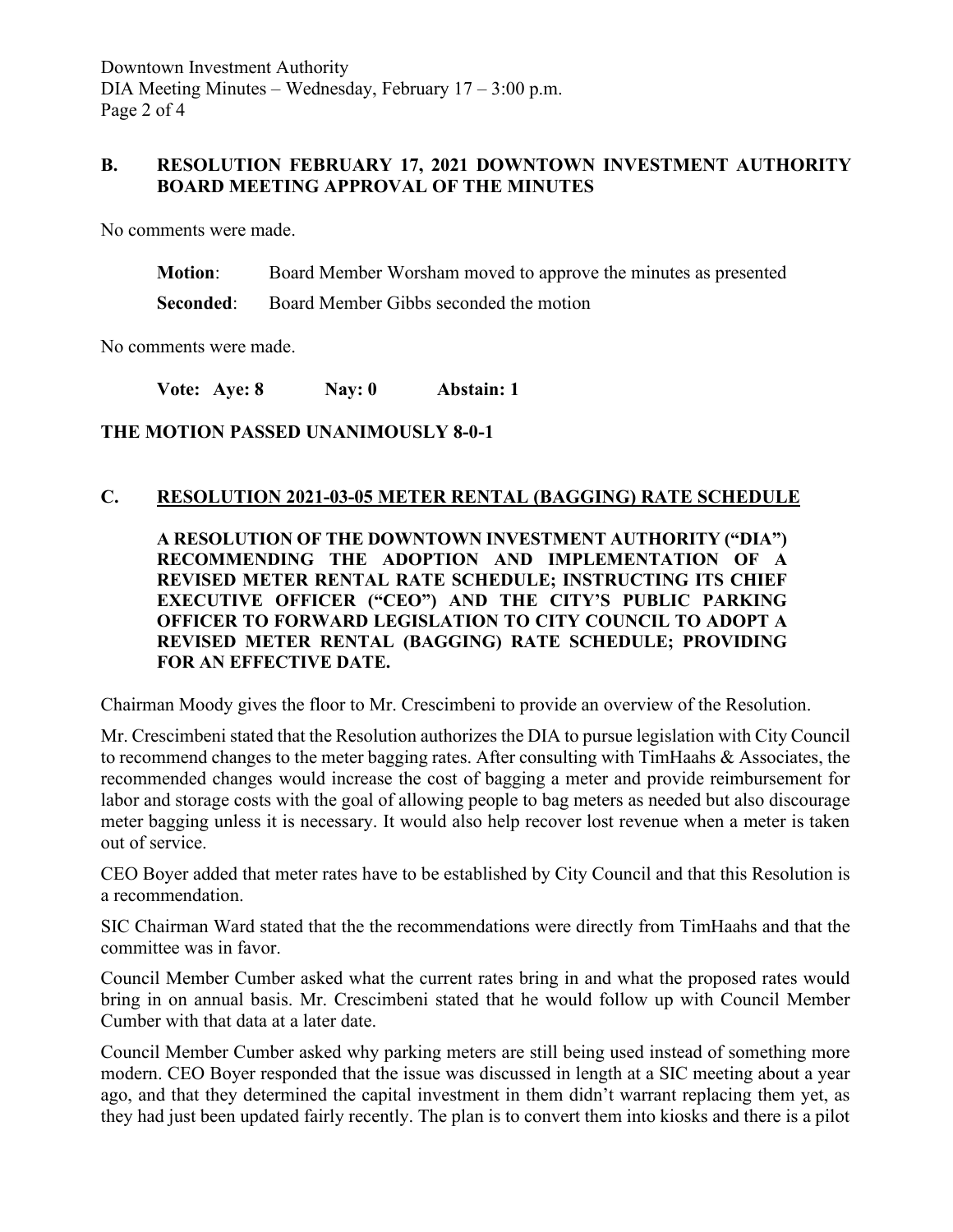Downtown Investment Authority DIA Meeting Minutes – Wednesday, February  $17 - 3:00$  p.m. Page 3 of 4

program that includes an RFP to investigate implementing the kiosk on Riverplace Blvd and a couple of other areas. As the meters become obsolete and fail, they will be replaced. There is also an app in development.

Chairman Moody called for a vote on Resolution 2021-03-05 as presented.

**Vote: Aye: 8 Nay: 0 Abstain: 1**

## **THE MOTION PASSED UNANIMOUSLY 8-0-1**

## **V. NEW BUSINESS**

A. BID/CRA Task 1, Design Guidelines: Update by Consultant

CEO Boyer stated that there is a consultant team working on the five year update of the Business Investment and Development Plan, which includes the CRA plans and BID Strategy as well as updates to the downtown design guidelines. CEO Boyer introduced Tara Salmieri, of PlanActive Studio, to present Task One.

Ms. Salmieri stated that the intent is not to make any changes to the land development code, it is to honor the land development code for now. The following overview was provided:

- An online survey of 19 questions was created and key stakeholders were identified. Responses have been received.
- The stakeholders are a combined effort of real estate, development, funders that have built in downtown, and technical engineering and architectural firms that have had to use and apply the the land development code.
- Their goal was to discover if there are any issues with development; how the land development code is applied and how that translates into the built environment.
- They have reached out to the DDRB members to gain insight.
- There is now a better understanding of high level issues and they are moving forward, creating the design guidebook, and have submitted a couple small illustrations to be a part of a larger guidebook that will include six chapters, with the intention of being more developer friendly as well as being consistent with the land development code.

The above concluded Ms. Salmieri's presentation.

#### *\*Technical issues\**

Questions from the Board will be sent to Ms. Salmieri via email and further disccusioin will be placed on next meeting's agenda.

# **VI. CEO INFORMATION BRIEFING**

CEO Boyer provided the following updates: